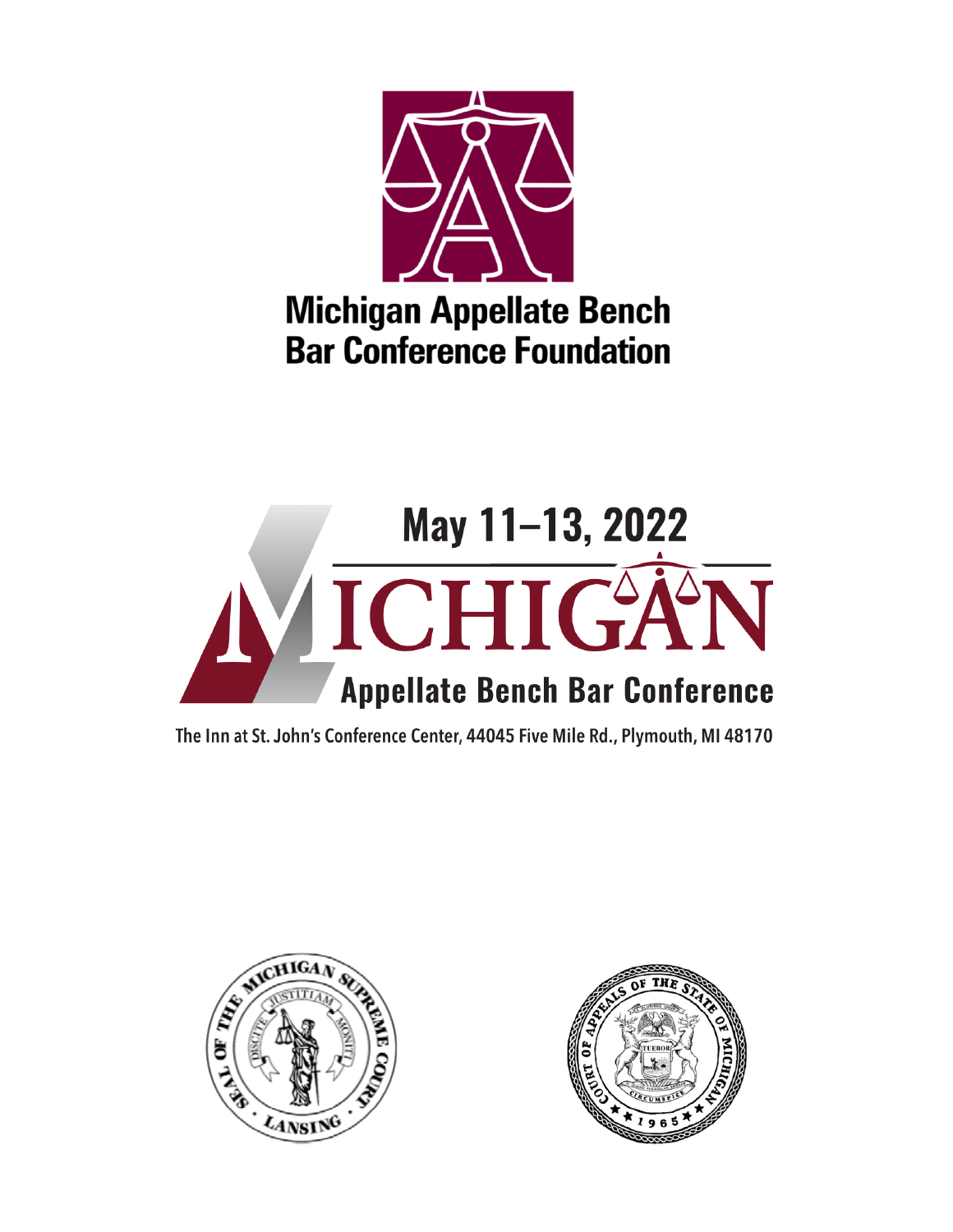# **Onsite Schedule Michigan Appellate Bench Bar Conference May 11 – 13, 2022 The Inn at St. John's Conference Center** 44045 5 Mile Rd, Plymouth, MI 48170 (734) 414-0600

# **Mission Statement**

*Our mission is to improve the administration of appellate justice in Michigan through conferences designed to encourage an exchange of ideas among Michigan appellate lawyers, judges, and court staff. The Michigan Appellate Bench Bar Conference Foundation believes that this interchange of ideas allows for participants to learn how to better perform their roles in the process and collectively to improve it.*

# **Schedule of Events**

| Wednesday, May 11, 2022       |                                                                                                                                                                                                                                                           |
|-------------------------------|-----------------------------------------------------------------------------------------------------------------------------------------------------------------------------------------------------------------------------------------------------------|
| $5:30-7:00$ p.m.              | <b>Grand Reception - Judea - First Floor</b>                                                                                                                                                                                                              |
| <b>Thursday, May 12, 2022</b> |                                                                                                                                                                                                                                                           |
| 8:30 a.m.                     | <b>Registration</b> - Garden Gallery - First Floor                                                                                                                                                                                                        |
| 8:30-9:00 a.m.                | <b>Continental Breakfast - Garden Gallery - First Floor</b>                                                                                                                                                                                               |
| $9:00-9:15$ a.m.              | Welcome<br>Justice Brian K. Zahra, Michigan Supreme Court                                                                                                                                                                                                 |
|                               | Chief Judge Elizabeth L. Gleicher, Michigan Court of Appeals                                                                                                                                                                                              |
|                               | Co-Chairs: Phillip DeRosier, Dickinson Wright PLLC and                                                                                                                                                                                                    |
|                               | Matthew Nelson, Warner Norcross & Judd LLP                                                                                                                                                                                                                |
|                               | Grande Ballroom - First Floor                                                                                                                                                                                                                             |
| 9:15-10:30 a.m.               | Plenary – "Lessons Learned From the Pandemic: May it please the (virtual) court?"<br>Grande Ballroom - First Floor                                                                                                                                        |
|                               | Panel: Hon. Brock Swartzle, Michigan Court of Appeals, Hon. David Sawyer, Michigan<br>Court of Appeals, Larry Royster, Michigan Supreme Court, Jordan Ahlers, Speaker Law<br>Firm PLLC, Mary Massaron, Plunkett Cooney, and Bradley Hall, State Appellate |
|                               | Defender's Office<br>Moderators: Nancy Vayda Dembinski, Landry Mazzeo & Dembinski PC, and                                                                                                                                                                 |
|                               | Stefanie Reagan, Hickey Hauck Bishoff & Jeffers                                                                                                                                                                                                           |
|                               | <b>Reporter: US Legal Support</b>                                                                                                                                                                                                                         |
| $10:30-11:00$ a.m.            | Refreshment Break - Throughout Hotel                                                                                                                                                                                                                      |
| $11:00-12:15$ p.m.            | <b>Plenary Break Out Sessions</b>                                                                                                                                                                                                                         |
|                               | Break Out 1 - Moderator: Joanne Geha Swanson, Kerr Russell & Weber PLC<br>Reporter: Liz Parker, Kostopoulos Rodriguez PLLC,<br><b>Executive Board Room - First Floor</b>                                                                                  |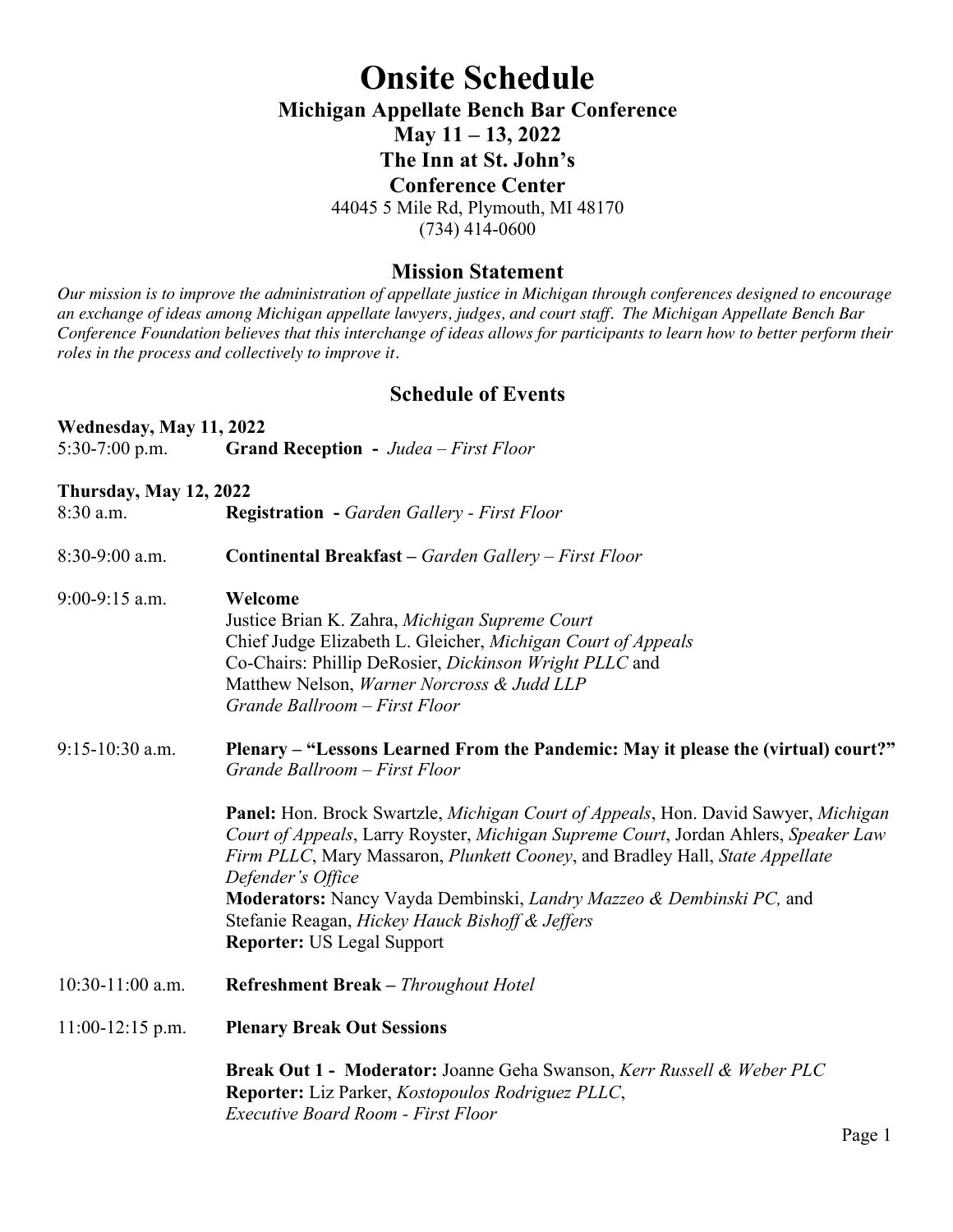#### **Thursday, May 12, 2022, 11:00-12:15 p.m. Continued**

**Break Out 2** - **Moderator:** Joe Richotte, *Butzel Long PC* **Reporter:** Timothy Smith, *Warner Norcross & Judd LLP Nazareth - First Floor*

**Break Out 3** - **Moderator:** Stephanie Douglas, *Bush Seyferth & Paige PLLC* **Reporter:** Kevin McQuillan, *Kerr Russell & Weber PLC Ruth - 2nd Floor*

**Break Out 4** - **Moderator:** David Porter, *Kienbaum Hardy Viviano Pelton Forrest*  **Reporter:** Jennifer Alberts, *Speaker Law Firm PLLC Sarah - 2nd Floor*

**Break Out 5** - **Moderator:** Adam Ratliff, *Warner Norcross & Judd LLP* **Reporter:** Marcelyn Stepanski, *Johnson Rosati Schultz & Joppich PC Esther - 2nd Floor*

**Break Out 6** - **Moderator:** Conor Dugan, *Warner Norcross & Judd LLP* **Reporter:** Jason Killips, *Brooks Wilkins Sharkey & Turco PLLC Kings II - Lower Level*

**Break Out 7** - **Moderator:** Jacqueline Klima, *Kerr Russell & Weber PLC* **Reporter:** Ashley Chrysler, *Warner Norcross & Judd LLP Judith - 2nd Floor*

**Break Out 8** - **Moderator:** Derek Linkous, *Bush Seyferth PLLC* **Reporter:** Karen Beach, *Tanoury Nauts McKinney & Dwaihy PLLC Samuels - Lower Level*

**Break Out 9** - **Moderator:** Susan McKeever, *Bush Seyferth & Paige PLLC* **Reporter:** Robert Riley, *Honigman LLP Kings I - Lower Level*

**Break Out 10** - **Moderator:** Ann Sherman, *Michigan Dept. of Attorney General* **Reporter:** Stephanie Arndt, *Vandeveer Garzia PC Wisdom - Lower Level*

**Break Out 11** - **Moderator:** Stephanie Simon Morita, *Rosati Schultz Joppich & Amtsbuechler PC* **Reporter:** Laura Genovich, *Foster Swift Collins & Smith PC Joseph – 2nd Floor*

12:30-2:00 p.m. **DeWitt C. Holbrook Memorial Fund Luncheon –** *Grande Ballroom – First Floor* **Speaker:** Honorable Joan L. Larsen, *US Court of Appeals, Sixth Circuit* **Reporter:** US Legal Support

2:15-3:30 p.m. **Law Practice Breakout Sessions**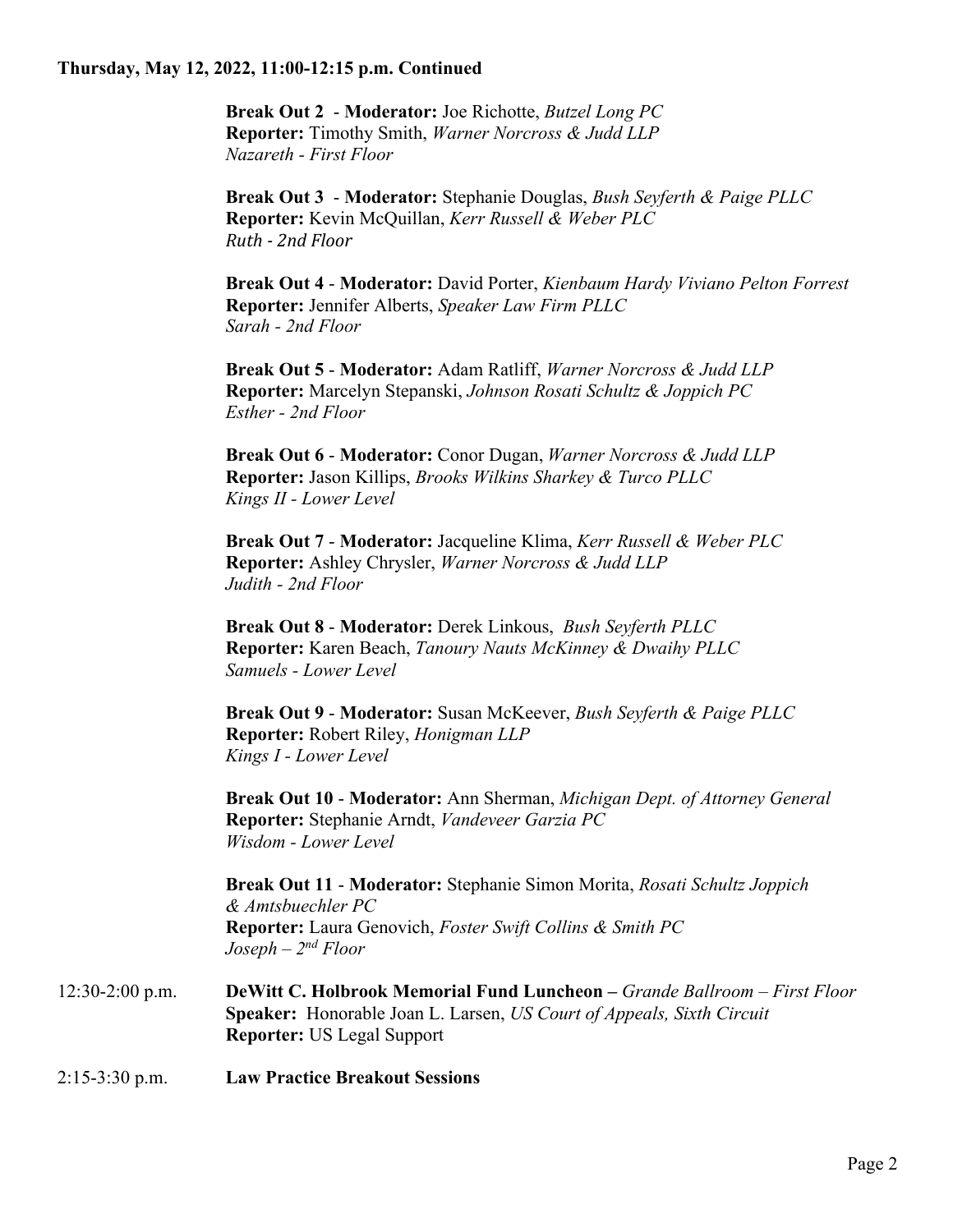# **Criminal**

**All You Wanted to Know About the Sex Offenders Registration Act (SORA) but Were Afraid to Ask** *Executive Board Room – Main Level*

**Moderators:** Jessica Zimbelman, *State Appellate Defender Office* and Danielle Walton, *Oakland County Prosecutor's Office* **Reporter:** Rasheed Gilmer, *State Appellate Defender Office*

**Continuing Issues for Sentencing Juveniles Convicted of First Degree Murder Pursuant to MCL 769.25**

*Nazareth - First Floor*

**Moderator:** Tina Olson, *State Appellate Defender Office* and James Benison, *Kent County Prosecutor's Office* **Reporter:** Linus Banghart-Linn**,** *Michigan Dept of Attorney General*

**Court Rule Changes Important for Criminal Appellate Practice** *Ruth – 2nd Floor*

**Moderators:** Bradley Hall, *State Appellate Defender's Office* and Jon Wojtala, *Wayne County Prosecutor's Office* **Reporter:** Jason Eggert, *State Appellate Defender Office*

**There's an Expert for That** *Sarah – 2nd Floor*

**Moderators:** Imran Syed, *Michigan Innocence Clinic University of Michigan Law School* and Emil Semaan, *Macomb County Prosecutor's Office* **Reporter:** Eric Restuccia, *Michigan Department of Attorney General*

**Civil**

**Writing Persuasive Briefs**  *Esther – 2nd Floor*

**Moderator:** Mark Bendure, *Bendure & Thomas* **Reporter:** Brandon Schumacher, *Foster Swift Collins & Smith PC*

**Applications for Leave to Appeal**  *Kings II – Lower Level*

**Court of Appeals Judges -** Hon. Amy Ronayne Krause and Hon. Thomas Cameron **Supreme Court Commissioner –** Daniel Brubaker **Court of Appeals Commissioner –** Julie Isola Ruecke **Moderator:** Barbara Goldman, *Barbara H. Goldman, PLLC* **Reporter:** Susan McKeever, *Bush Seyferth & Paige PLLC*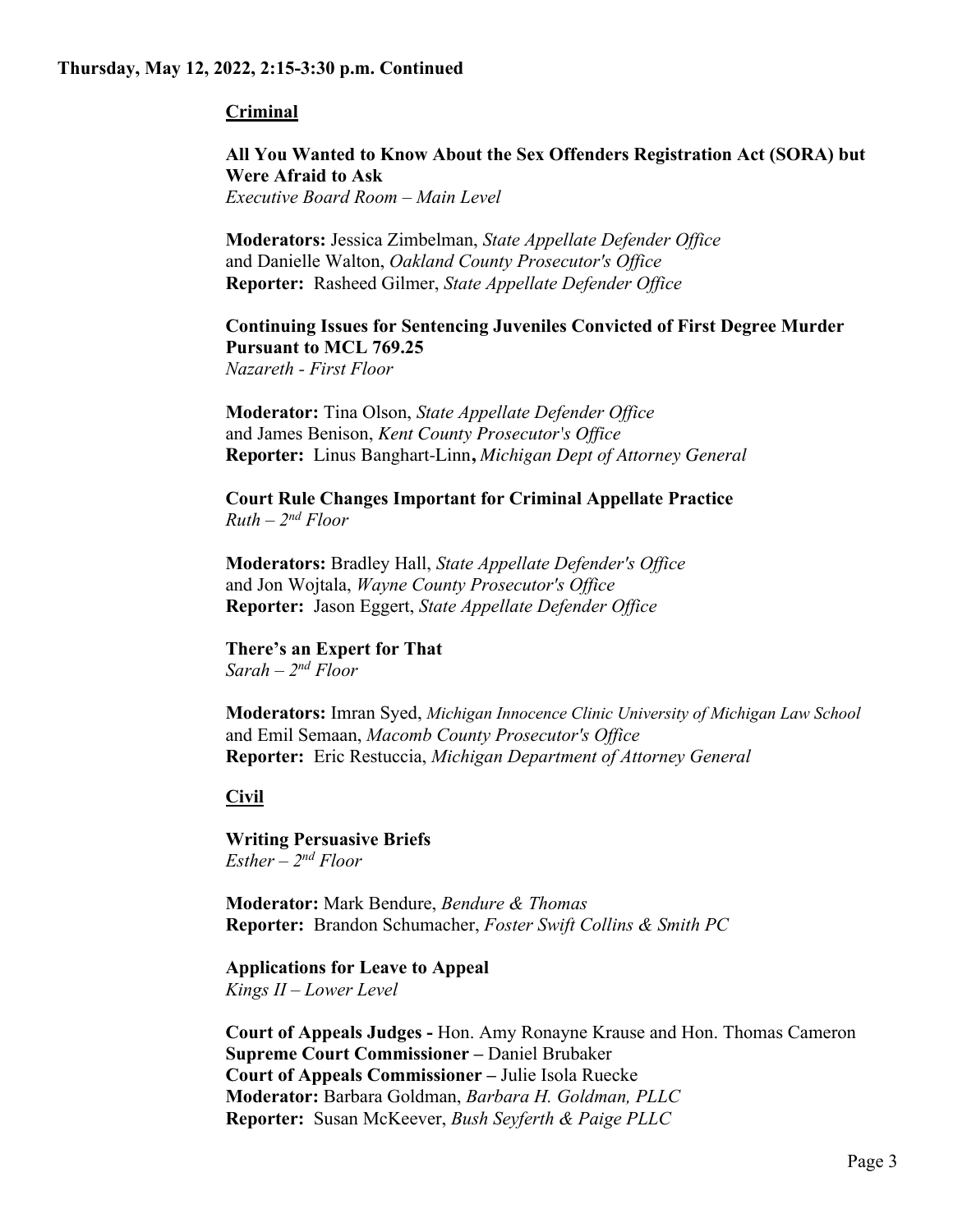#### **Thursday, May 12, 2022, 2:15-3:30 p.m. Continued**

**Civil**

#### **Reply Briefs: The Last Word**  *Judith – 2nd Floor*

**Moderator:** Michael Cook, *Collins Einhorn Farrell PC* **Reporter:** Fawzeih Daher, *Collins Einhorn Farrell PC*

**Motion Practice in the Court of Appeals** *Samuels – Lower Level*

**Moderators:** Trent Collier, *Collins Einhorn Farrell PC* **Reporter:** Lindsey Peck, *Collins Einhorn Farrell PC*

#### 2:15-3:30 p.m. **Family**

**The Search for Clarity on Post Judgment Final Orders** *Kings I – Lower Level*

**Moderators:** Scott Bassett, *Virtual Appellate Family Law Attorney* **Reporter:** Melissa Kelleigh, *Kelleigh Family Law PLLC*

#### **Child Welfare**

**Top 20 Child Welfare Cases Everyone Should Know** *Wisdom – Lower Level*

**Moderator:** Rita White, Law Office of Rita O. White **Reporter:** Evelyn Calogero, *Evelyn K. Calogero PLC*

- 3:30-4:00 p.m. **Refreshment Break –** *Throughout Hotel*
- 4:00-5:15 p.m. **Law Practice Breakout Sessions**

#### **Criminal**

**Oyez+** *Executive Board Room – Main Level*

**Moderators:** Angeles Menses, *SADO-Assistant Defender* and Aaron Mead, *Berrien County Prosecutor's Office* **Reporter:** Lindsay Ponce**,** *State Appellate Defender Office*

**Pandemic Implications on Due Process and Criminal Practice** *Nazareth - First Floor*

**Moderator:** Adrienne Young, State Appellate Defender Office and Brent Morton, *Eaton County Prosecutor's Office* **Reporter:** Christopher Allen, *Michigan Attorney General* Page 4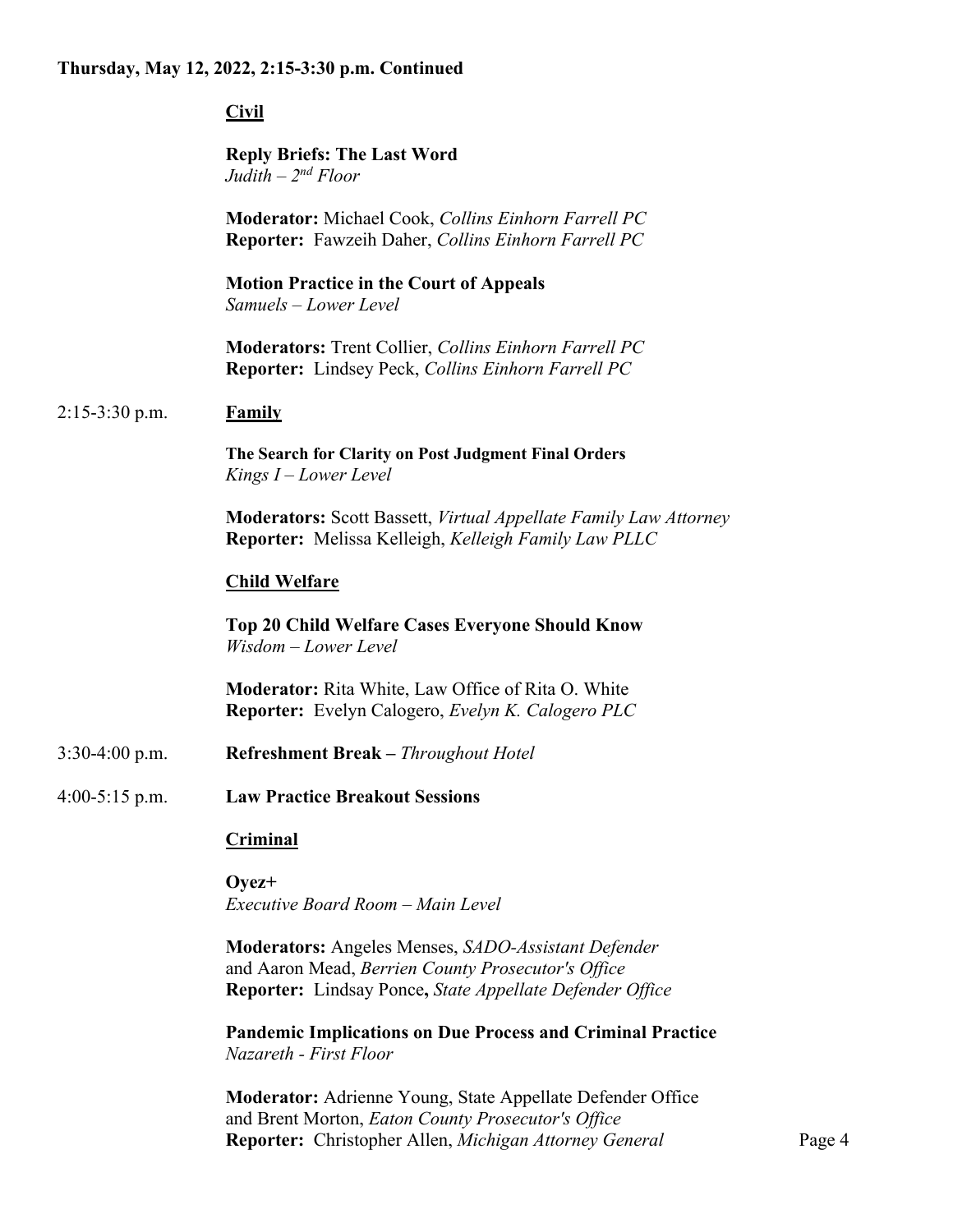# **Criminal**

**All You Wanted to Know About the Sex Offenders Registration Act (SORA) but Were Afraid to Ask** *Ruth – 2nd Floor*

**Moderators:** Jessica Zimbelman, *State Appellate Defender Office* and Danielle Walton, *Oakland County Prosecutor's Office* **Reporter:** Rasheed Gilmer, *State Appellate Defender Office*

**Continuing Issues for Sentencing Juveniles Convicted of First Degree Murder Pursuant to MCL 769.25** *Sarah – 2nd Floor*

**Moderators:** Tina Olson, *State Appellate Defender Office* and Jim Benison, *Kent County Prosecutor's Office* **Reporter:** Linus Banghart-Linn, *Michigan Dept of Attorney General*

# 4:00-5:15 p.m. **Civil**

#### **Effective Oral Argument** *Esther – 2nd Floor*

**Moderator:** Beth Wittmann, *Kitch Drutchas Wagner Valitutti & Sherbrook* **Reporter:** Katharine Gostek, *Kitch Drutchas Wagner Valitutti & Sherbrook*

# *Amicus Curiae* **Practice**

*Kings II – Lower Level*

**Moderator:** David Porter, *Kienbaum, Hardy, Viviano, Pelton & Forrest* **Reporter:** Erin Rodenhouse, *Collins Einhorn Farrell PC*

# **Writing Persuasive Briefs**

*Judith – 2nd Floor*

**Moderator:** Joanne Geha Swanson, *Kerr Russell & Weber PLC* **Reporter:** Patricia Schabath, *Kerr Russell & Weber PLC*

#### **Applications for Leave to Appeal** *Samuels – Lower Level*

**Moderator:** Jacqueline Klima, *Kerr Russell & Weber PLC* **Reporter:** Haley Paschen**,** *Novara, Tesija, Catenacci, McDonald, & Baas PLLC*

# 4:00-5:15 p.m. **Family**

**Immediate Action Required! Appealing** *Ex Parte***, Temporary, and Interim Orders** *Kings I – Lower Level*

**Moderators:** Liisa Speaker, *Speaker Law Firm PLLC* **Reporter:** Rebecca Shiemke, *Michigan Poverty Law Program* Page 5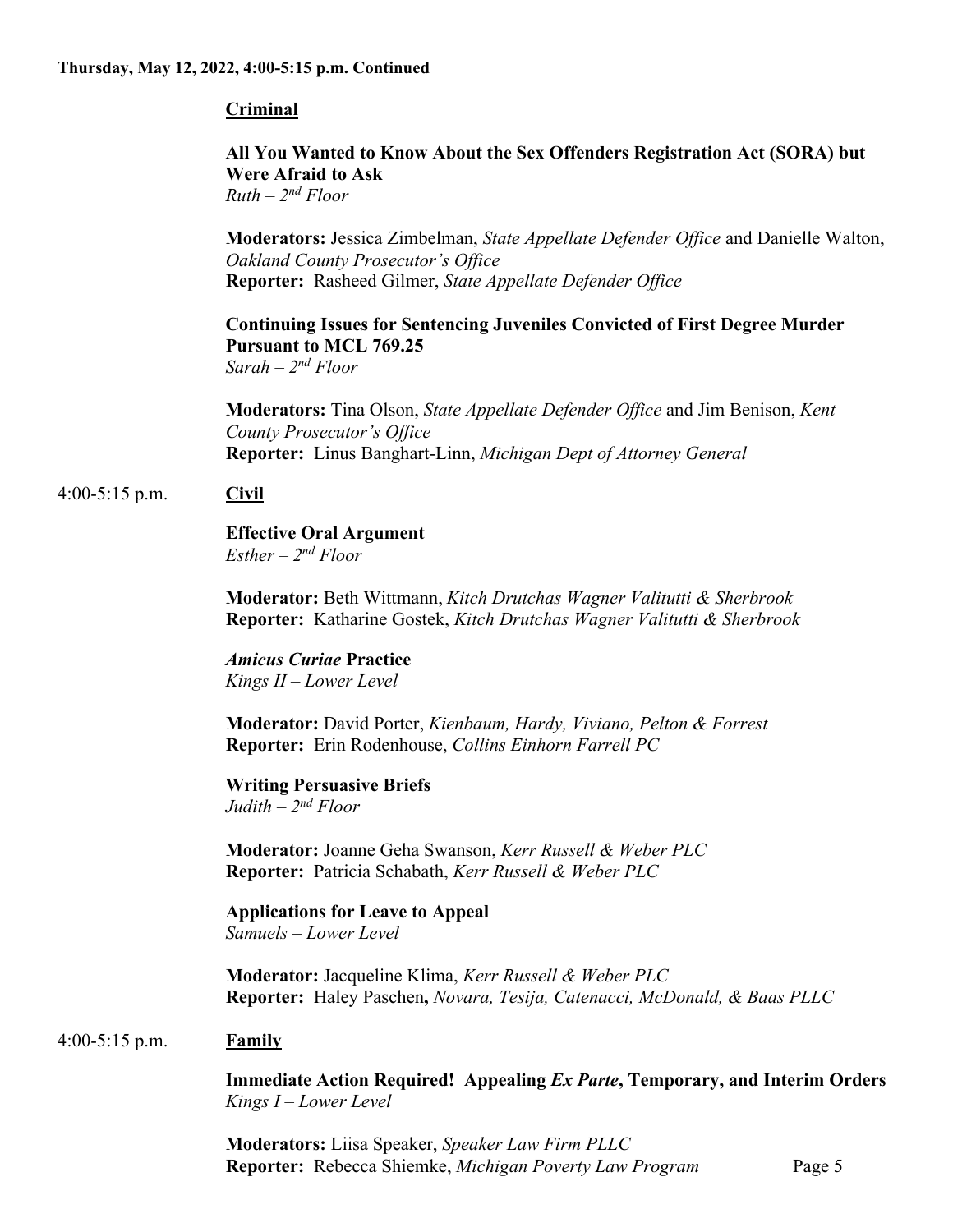# **Thursday, May 12, 2022, 4:00-5:15 p.m. Continued**

| $4:00-5:15$ p.m.            | <b>Child Welfare</b>                                                                                                                                                                                                                                                                                                         |
|-----------------------------|------------------------------------------------------------------------------------------------------------------------------------------------------------------------------------------------------------------------------------------------------------------------------------------------------------------------------|
|                             | The Indian Child Welfare Act (ICWA) After the Fifth Circuit's <i>En Banc</i> Decision in<br><b>Brackeen v Zinke</b><br>Wisdom - Lower Level                                                                                                                                                                                  |
|                             | Moderator: Paula Aylward, Allegiant Legal PC<br>Reporter: Joshua Pease, The Kronzek Firm PLC                                                                                                                                                                                                                                 |
| $6:00$ p.m.                 | Reception 6:00-7:00 p.m. and Dinner 7:00– Atrium – Lower Level                                                                                                                                                                                                                                                               |
| <b>Friday, May 13, 2022</b> |                                                                                                                                                                                                                                                                                                                              |
| $7:30-2:00$ p.m.            | <b>Registration</b> - Garden Gallery - First Floor                                                                                                                                                                                                                                                                           |
| $8:00-9:00$ a.m.            | <b>Continental Breakfast - Garden Gallery - First Floor</b>                                                                                                                                                                                                                                                                  |
| $9:00-10:00$ a.m.           | <b>Plenary: Supreme Court Practice Tips</b><br>Grande Ballroom - First Floor                                                                                                                                                                                                                                                 |
|                             | <b>Panel:</b> Chief Justice Bridget Mary McCormack, Justice Brian K. Zahra, Justice David F.<br>Viviano, Justice Richard Bernstein, Justice Elizabeth T. Clement, Justice Megan K.<br>Cavanagh, Justice Elizabeth M. Welch<br>Moderator: Gaëtan Gerville-Réache, Warner Norcross + Judd<br><b>Reporter: US Legal Support</b> |
| 10:00-10:30 a.m.            | <b>Refreshment Break – Throughout Hotel</b>                                                                                                                                                                                                                                                                                  |
| $10:30-11:45$ p.m.          | <b>Law Practice Breakout Sessions</b>                                                                                                                                                                                                                                                                                        |
|                             | Criminal                                                                                                                                                                                                                                                                                                                     |
|                             | <b>Court Rule Changes Important for Criminal Appellate Practice</b><br>Executive Board Room - Main Level                                                                                                                                                                                                                     |
|                             | <b>Moderators:</b> Brad Hall, State Appellate Defender Office and<br>Jon Wojtala, Wayne County Prosecutor's Office<br>Reporter: Jason Eggert, State Appellate Defender Office                                                                                                                                                |
|                             | There's an Expert for That<br>Nazareth - First Floor                                                                                                                                                                                                                                                                         |
|                             | <b>Moderators:</b> Imran Syed, University of Michigan Law School and<br>Emil Semaan, Macomb County Prosecutor's Office<br><b>Reporter:</b> Eric Restuccia, <i>Dept of Attorney General</i>                                                                                                                                   |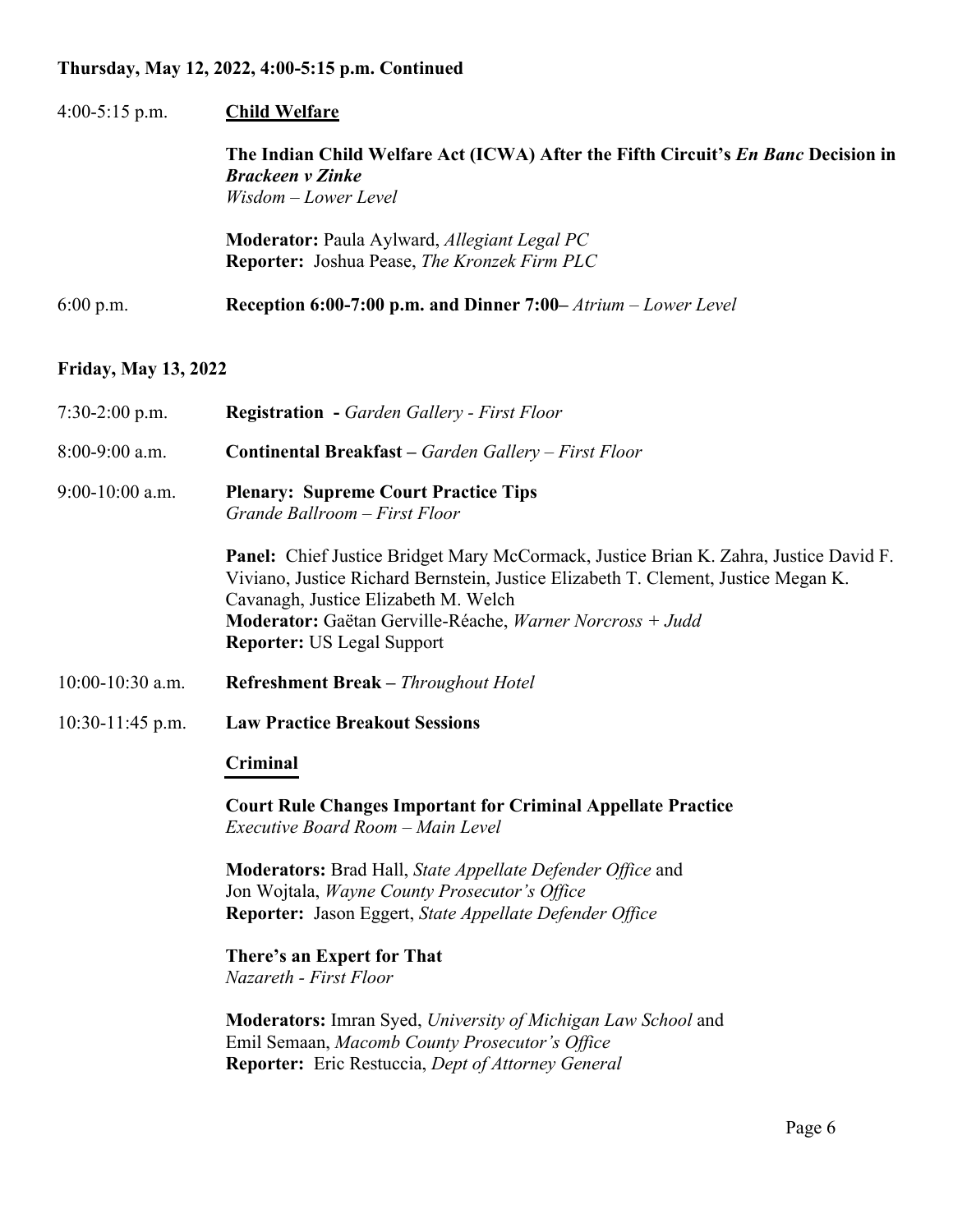# **Criminal**

**Oyez+** *Ruth – 2nd Floor*

**Moderators:** Angeles Meneses, *State Appelllate Defender Office* and Aaron Mead, *Berrien County Prosecuting Attorney's Office* **Reporter:** Lindsay Ponce, *State Appellate Defender Office*

# 10:30-11:45 a.m. **Civil**

**Reply Briefs: The Last Word**  *Sarah – 2nd Floor*

**Moderators:** Jonathan Koch, *Smith Haughey Rice Roegge* **Reporter:** Josephine DeLorenzo, *Plunkett Cooney*

**Motion Practice in the Court of Appeals**  *Esther – 2nd Floor*

**Moderator:** Christina Ginter, *Kitch Drutchas Wagner Valitutti & Sherbrook* **Reporter:** Laura Genovich, *Foster Swift Collins & Smith PC*

**Effective Oral Argument** *Kings II – Lower Level*

**Moderator:** Gaëtan Gerville-Réache, *Warner Norcross + Judd* **Reporter:** Hilary Ballentine, *Plunkett Cooney*

*Amicus Curiae* **Practice** *Judith – 2nd Floor*

**Moderator:** Jill Wheaton, *Dykema Gossett PLLC* **Reporter:** Mark Magyar, *Dykema Gossett PLLC*

**Family**

**Rapid Fire Family Law Wrap Up** *Samuels – Lower Level*

**Moderators:** Anne Argiroff, *Anne Argiroff PLC* **Reporter:** Kevin Gentry, *Gentry Nalley PLLC*